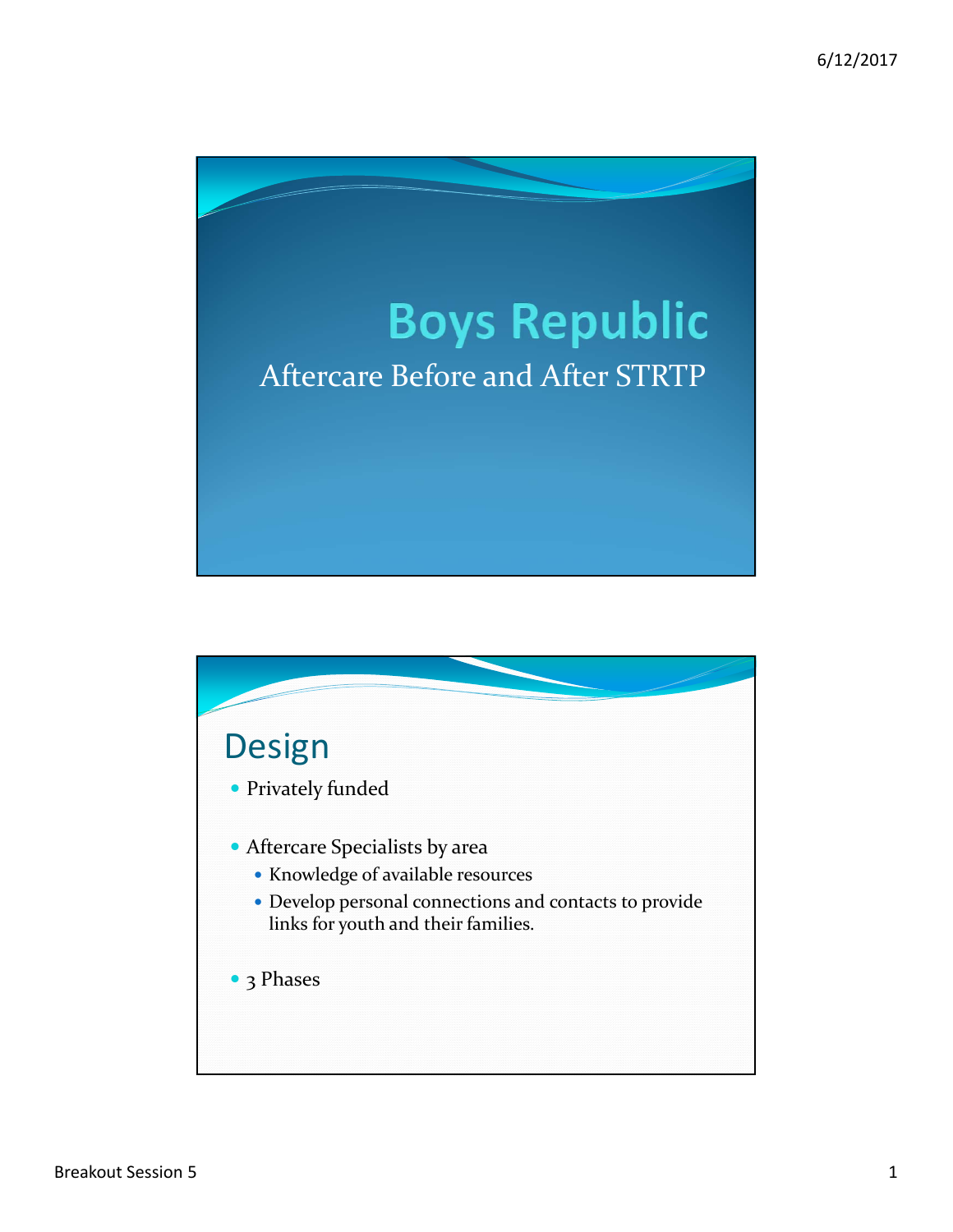## Phase 1 – Pre‐Release

 As needed – cottage staff contact Aftercare specialist to assist when resources are needed by family to support home assessment so youth can go on home passes or allow youth to stay in placement knowing family needs are being addressed:

- Furniture required by probation for youth to go on home passes (bed, dresser, refrigerator)
- Help family find suitable housing
- Resources for emergencies such as pregnant/homeless girlfriend
- Receive referral 30 days prior to discharge so Aftercare Staff:
	- Meet with student to discuss transition plan
	- Identify transition plan needs.
	- Prep for education transition high school or college
	- Discuss meeting times and services available once youth leaves.

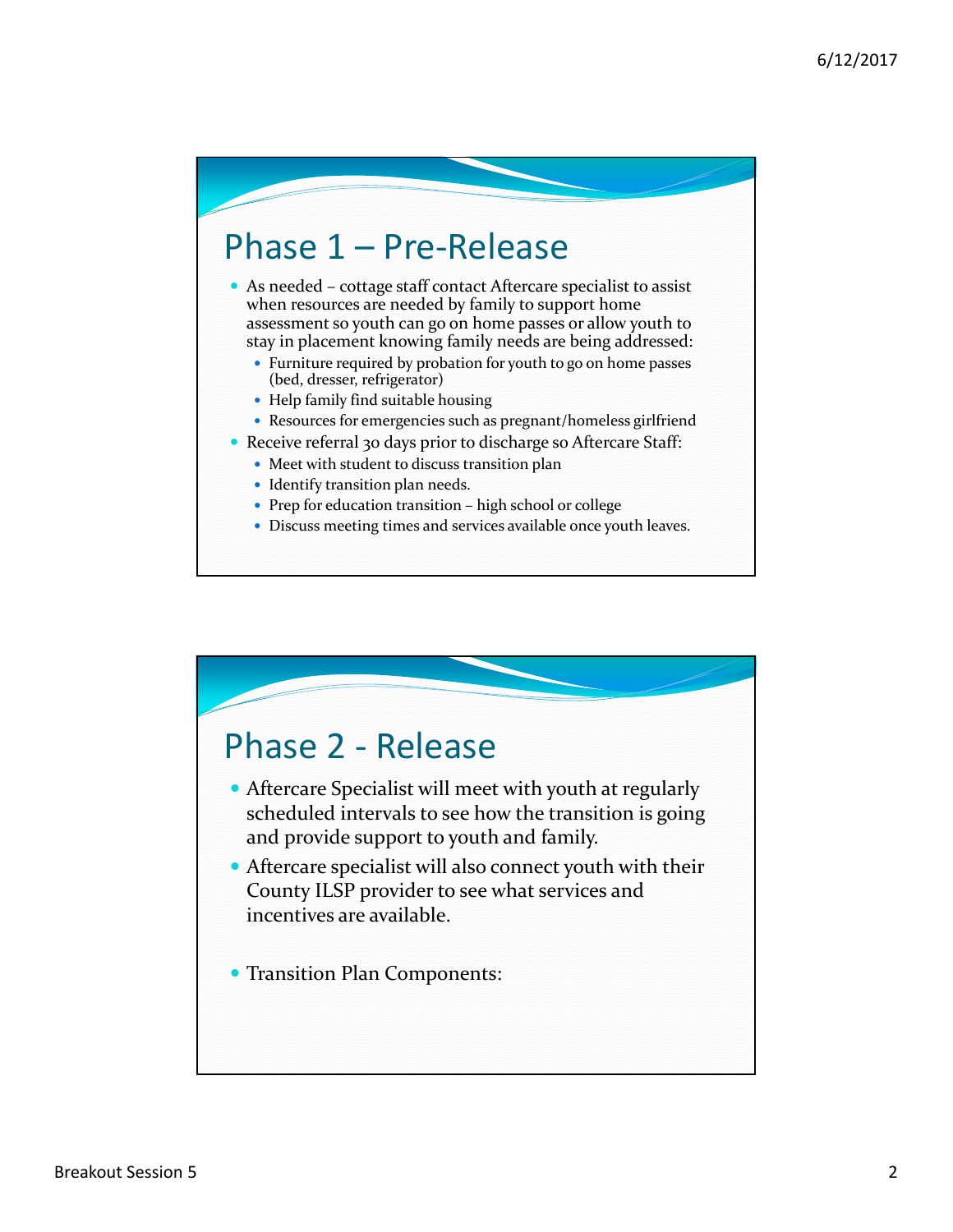

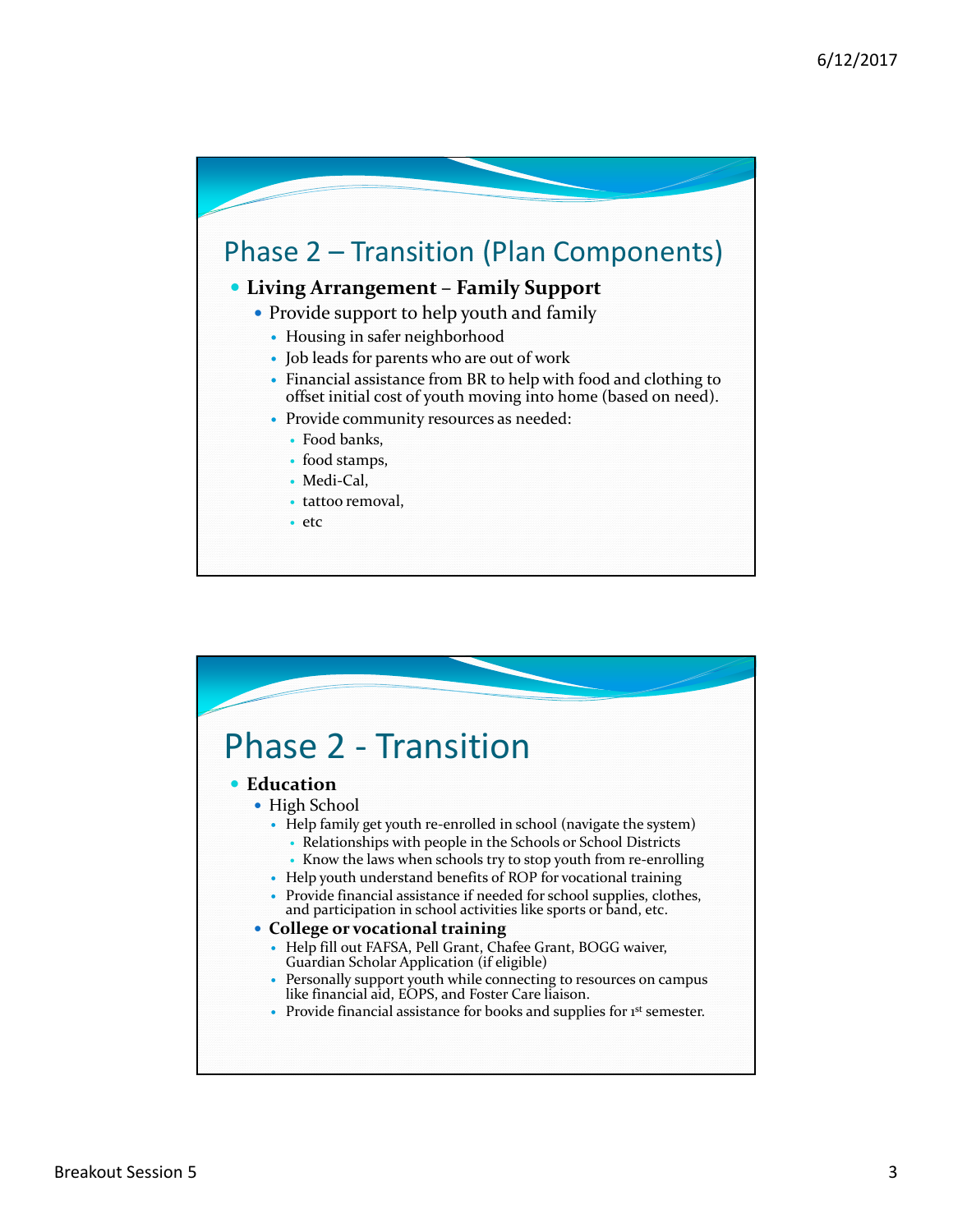

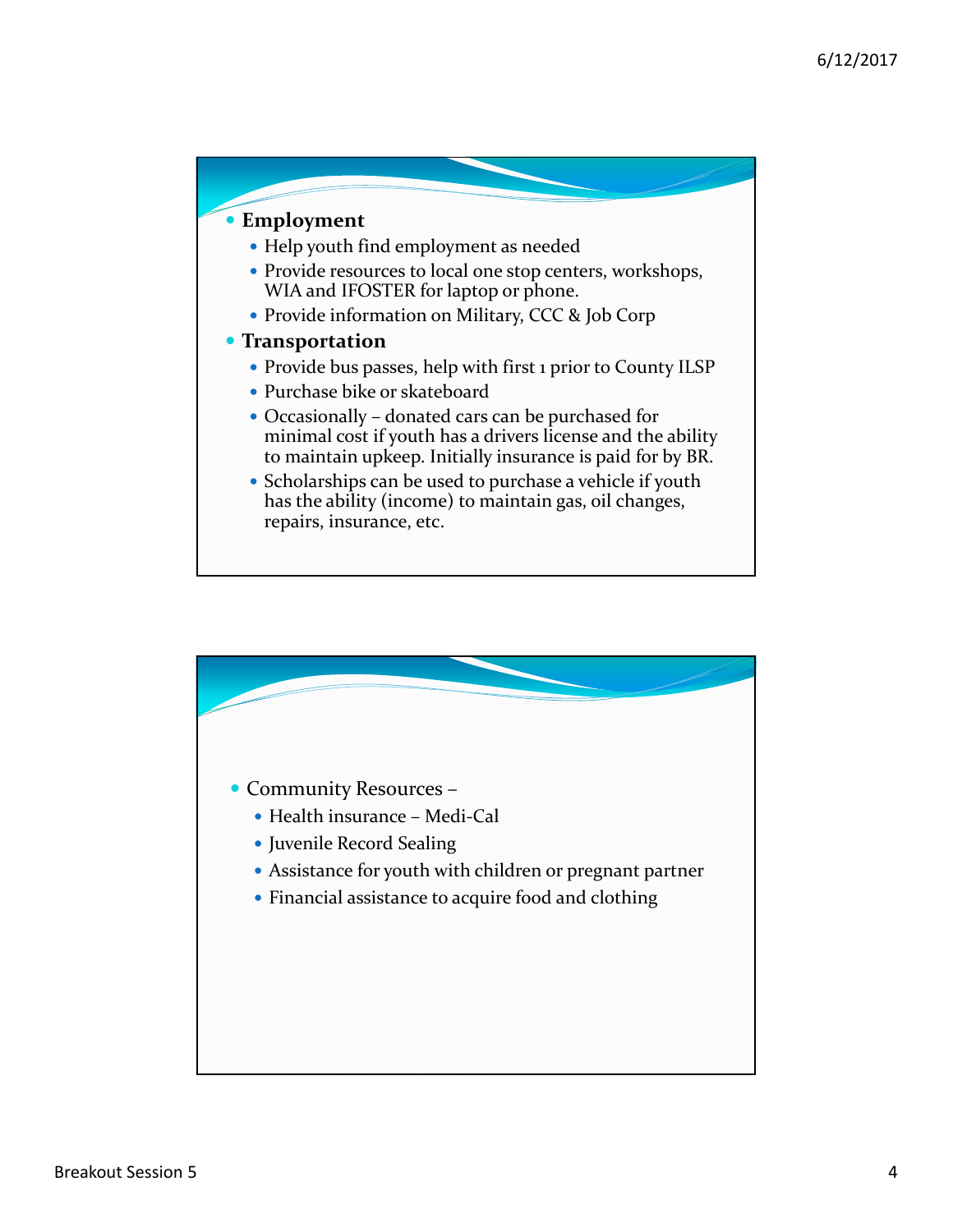## Phase 3

- Aftercare specialist and BR staff are available by phone whenever needed, forever!
- Aftercare specialist will help with connections to community resources, provide personal contact and financial support based on evaluation of need and making sure the money doesn't create dependency.
	- Homeless youth, graduated <sup>1</sup> year ago, shows up high, hungry, and dirty, with nothing but the clothes on his back.
	- Father who is 25 and has 3 year old with cancer, living in car during winter to stay close to hospital while daughter is in treatment. (older children with mother in law hours away)
	- 30 year old whose mother just died. Lives in another state, taking custody of developmentally delayed sibling, needed financial assistance to take sister and belongings home.